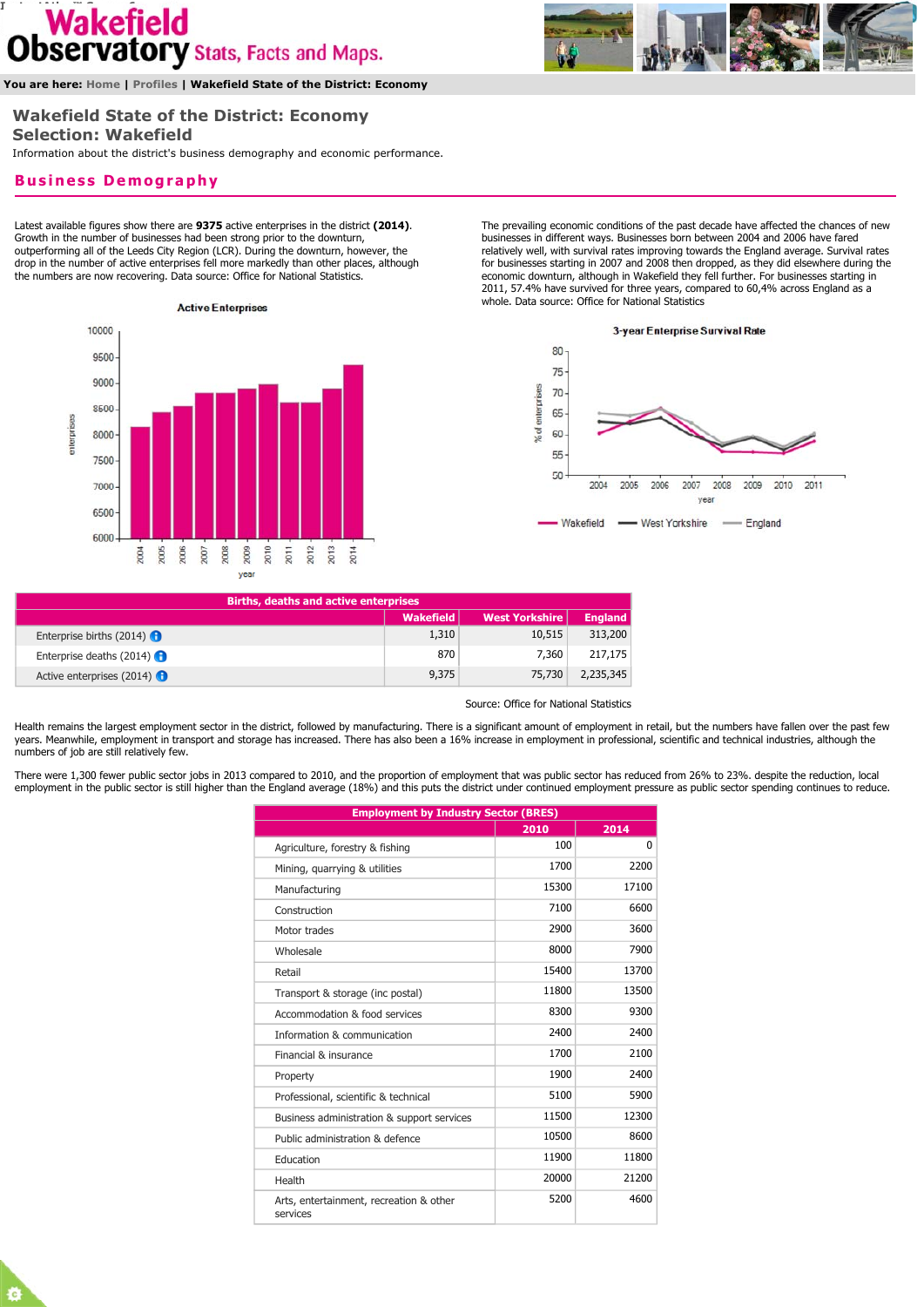Specialisation within the district's industrial structure is quite pronounced, with a high degree of specialisation in transportation and storage and also in manufacturing and wholesale. Conversely, compared to nationally, there is relatively little employment in finance and insurance or communications and IT.

Over the last five years most industries have see the extent of their specialisation vary slightly. The most noticeable trends have been a steady increase in the prominence of transport and storage and manufacturing, and a decline in the prominence of retail.

## **Industry Specialisation within Great Britain 2014**



A three-year average helps smooth out some of the volatility in the data and shows that Wakefield's GVA growth has slowed over the last decade. Nevertheless, growth has recovered from the pressures of the economic downturn and growth has been higher than the West Yorkshire average. Growth over the latest period was **3.4% (2012- 2014)**. Data source: Office for National Statistics



The economic output from Wakefield's service industries has risen to **75.1%** of GVA, compared to **64.3%** in **1997**. At the same time, the contribution of production industries (which includes manufacturing) has decreased as a proportion. A similar change has occurred across the UK economy as a whole. Construction and agriculture account for relatively small portions of the local economy.

Within the service sector, the contribution of real estate activities has grown from 7% in 1998 to 11% of GVA in 2014. Data source: Office for National Statistics.



**GVA by Industry Group** 

As with the national comparison, Wakefield's industrial structure within the Leeds City Region is dominated by a high degree of specialisation in the logistics sector. Public administration is also a significant specialism, reflecting the presence of sub-regional headquarters for organisations such as West Yorkshire Police. Data source: Office for National Statistics

#### Industry Specialisation within the Leeds City Region 2014



## **Economic Output**

The overall productivity of the local economy can be measured by the GVA per hour worked. The graph below shows this productivity trend over recent years relative to the UK (index=100). The use of a relative index helps to control for the effects of inflation but it needs to be noted that a real increase in local productivity could show as a drop in relative productivity if the UK level increase was greater.

Wakefield's productivity fell between 2004 and 2009 (relative to the UK average) and then started to increase again slowly. The opposite has happened across West Yorkshire as a whole and the gap between Wakefield and West Yorkshire is continuing to narrow. Data source: Office for National Statistics



The Mid Yorkshire Chamber of Commerce Quarterly Economic Survey shows **37%** more companies than not (the balance) expect turnover to increase, and **11%** more companies than not expect profitability to increase. At Q2 2016, the MYCCI analysis stated that business activity was effectively treading-water during the EU Referendum period – particularly as the polling day became closer. It is apparent that many investment decisions have been left on hold awaiting the Referendum result. This uncertainty and lack of business confidence has also affected employment levels and home and export sales (although order intake has been quite good during the quarter). Data source: MYCCI

## **Business Confidence**